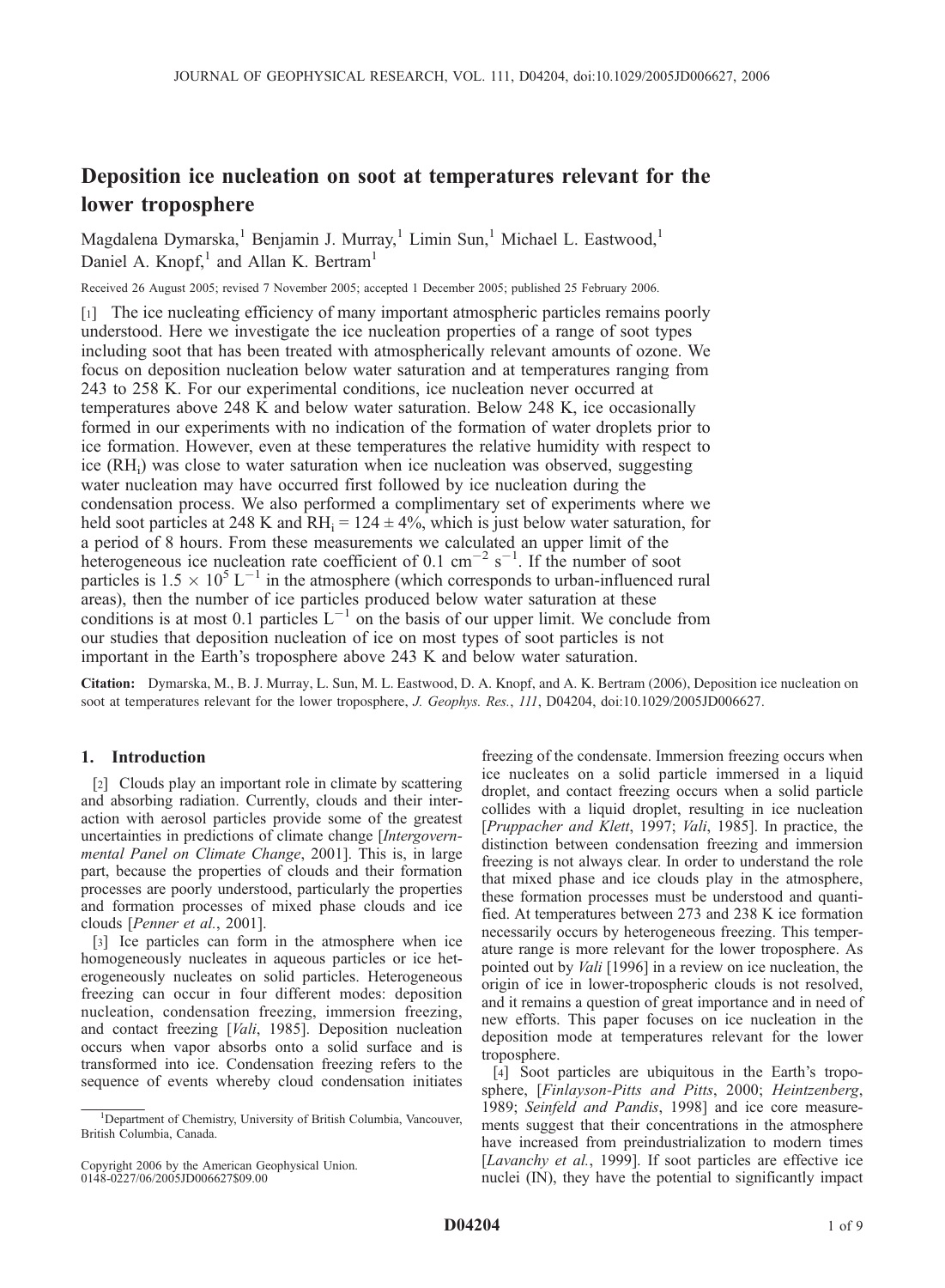| Type of Soot                     | Volatiles. <sup>a</sup> % | BET-Surface Area, $^{\rm b}$ m <sup>2</sup> g <sup>-1</sup> | $C\%$    | H%         | $O\%$     | $\mathrm{N}\%$ |
|----------------------------------|---------------------------|-------------------------------------------------------------|----------|------------|-----------|----------------|
| N-hexane soot: diffusion flame   | ND                        | $89 \pm 2$                                                  | 87 to 95 | 1.6 to 1.2 | 11 to $6$ | ND.            |
| N-hexane soot: $air/fuel = 0.53$ | ND.                       | $100 \pm 2$                                                 | ND       | ND         | ND        | ND.            |
| N-hexane soot: $air/fuel = 2.4$  | ND.                       | $156 \pm 11$                                                | ND.      | ND         | ND.       | ND.            |
| Lamp Black 101                   |                           | 20                                                          | 98.5     | 0.4        | 0.4       | 0.1            |
| Degussa FW2 (Channel Black)      |                           | 460                                                         | 88       |            | 9.9       | 0.7            |
| Printex 40 (Furnace Black)       | 0.9                       | 90                                                          | ND       | ND         | ND        | ND.            |

Table 1. Physical Characteristics of the Soot Types Investigated in This Study

<sup>a</sup>Volatiles were determined by heating a sample in a muffle furnace for 7 min at  $950^{\circ}$ C.

 $B$ BET (Brunauer, Emmett, and Teller) surface area was calculated from the N<sub>2</sub> absorption isotherms recorded at 77 K.

the Earth's climate indirectly by changing the properties and lifecycle of mixed phase and ice clouds on a global scale [DeMott, 2002; DeMott et al., 1997; Gierens, 2003; Jensen and Toon, 1997; Lohmann, 2002; Lohmann and Feichter, 2005]. In the lower troposphere, an increase in soot particles may lead to more frequent glaciation of supercooled clouds and increase the amount of precipitation via the ice phase. Further, this may reduce the cloud cover in the lower troposphere and result in increased absorption of solar radiation [Lohmann, 2002; Lohmann and Feichter, 2005]. However, this aerosol indirect effect on climate is uncertain, in part, because the conditions at which ice nucleates on soot particles in the atmosphere are not known.

[5] At present there have only been a limited number of laboratory studies on the ice nucleating ability of soot particles at temperatures above 238 K [DeMott, 1990; Diehl and Mitra, 1998; Gorbunov et al., 2001]. Types of soot particles investigated in the previous studies include particles produced from the combustion of acetylene [DeMott, 1990], kerosene [Diehl and Mitra, 1998], benzene and toluene [Gorbunov et al., 2001], as well as soot produced by thermal decomposition of benzene [Gorbunov et al., 2001]. The previous measurements suggest that soot particles are potentially important ice nuclei in the atmosphere. However, more work is still needed to understand ice nucleation on soot over this temperature range (above 238 K). For example, the ice nucleating ability as a function of relative humidity below water saturation needs to be investigated at these temperatures, since the previous studies mainly focused on ice nucleation at or slightly above liquid water saturation.

[6] In the following we investigate ice nucleation on soot particles focusing on deposition nucleation below water saturation and at temperatures ranging from 243 K to 258 K. Experiments were done as a function of both temperature and relative humidity. For these studies we used several different types of soot particles and carbon black particles with a range of physical and chemical properties. We also carried out experiments to determine if the oxidization of soot particles increases their ability to act as ice nuclei. It has previously been speculated that oxidation of soot by ozone in the atmosphere will increase the ice nucleation ability of soot particles [Gorbunov et al., 2001]. As a test of this hypothesis, we exposed Lamp Black 101, a commercial carbon black, to ozone for extended periods of time, and then tested its ice nucleation ability in the deposition mode. Finally, for comparison purposes, we investigated the ice nucleating ability of kaolinite using similar experimental parameters as the experiments involving soot. Kaolinite is believed to be a significant component of mineral dust in the atmosphere [Glaccum and Prospero, 1980; Pye, 1987].

# 2. Methods

[7] The different soots and carbon blacks used in these studies are listed in Table 1. Three different samples of nhexane soot were provided by Dwight M. Smith, University of Denver. The first sample was produced by burning nhexane under ambient conditions in an open vessel, resulting in a diffusion flame. The second and third samples were generated using an apparatus designed for producing premixed flames with variable oxidant to fuel ratios. It has been shown that there is a linear relationship between the state of soot surface oxidation and the air to fuel ratio [Chughtai et al., 2002]. The International Steering Committee for Black Carbon Reference Materials has recommended using nhexane soot as a model for soot in the atmosphere because a large amount of soot characteristics and reactivity data already exists in the scientific literature on this type of soot and because of the option to vary the n-hexane soot properties by varying the combustion conditions (http:// www.du.edu/ $\sim$ dwismith/bcsteer.html). Properties of n-hexane soot have been documented by Smith and coworkers [Akhter et al., 1985; Chughtai et al., 2002]. Lamp Black 101, Degussa FW2 (which is a channel type black), and Printex 40 (which is a furnace type black) are commercial carbon blacks. Degussa FW2 is posttreated with  $NO<sub>2</sub>$  and has been used in the past in laboratory heterogeneous chemistry studies [see for example Choi and Leu, 1998; Disselkamp et al., 2000; Tabor et al., 1994]. Lamp Black 101 is essentially nonvolatile at 1223 K and has been used in the past for ice nucleation studies [DeMott et al., 1999]. Neither Lamp Black 101 nor Printex 40 are posttreated. Relevant properties of these soot particles and carbon blacks are summarized in Table 1. The kaolinite particles used in our experiments were purchased from Fluka Chemika (purum; natural grade).

[8] The apparatus used in these studies consisted of an optical microscope coupled to a flow cell in which the relative humidity could be accurately controlled. The flow cell, which is shown in Figure 1, was similar to the one used previously to measure deliquescence and crystallization of supermicron organic and mixed organic-inorganic particles [Pant et al., 2004; Parsons et al., 2004a, 2004b]. In the current experiments soot or kaolinite particles were deposited on the bottom surface of the flow cell; the relative humidity with respect to ice  $(RH_i)$  inside the cell was increased, and the conditions under which water droplets or ice crystals formed were determined with a reflected light microscope (Zeiss Axiotech 100) equipped with a 10x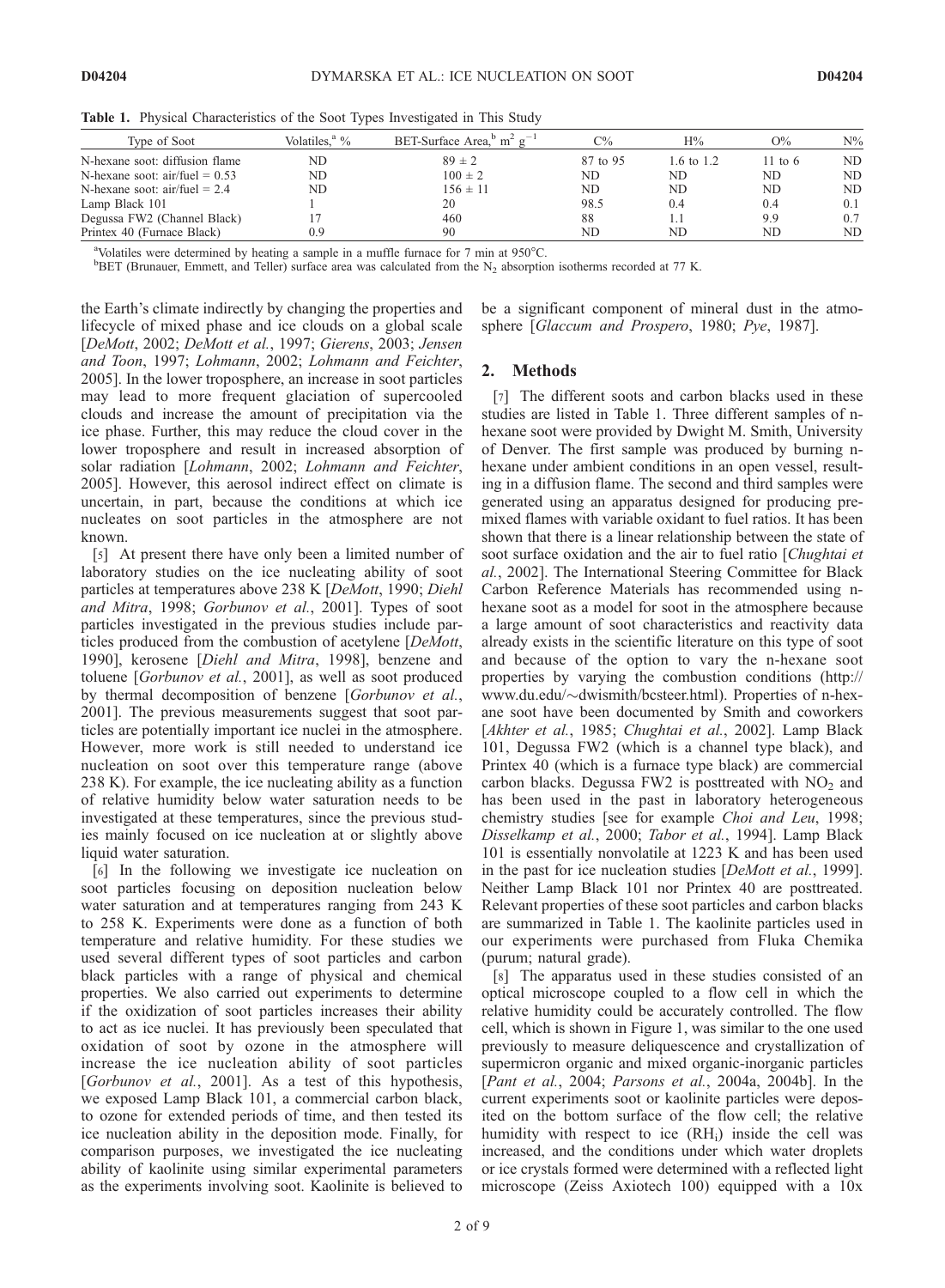

Figure 1. Flow cell and location of microscope objective  $(A)$  = aluminum and PCTFE = polychlorotrifluoroethylene).

objective lens. The RHi over the particles was controlled by continuously flowing a mixture of dry and humidified He through the flow cell.

[9] The bottom surface of the flow cell, which supported the particles, consisted of a glass cover slide treated with dichlorodimethylsilane (DCMS) to make a hydrophobic layer, which reduced the probability of ice nucleation directly on the surface. Prior to the treatment with DCMS the glass slide was thoroughly cleaned in a pirahna solution (3:1 mixture by volume of sulfuric acid and hydrogen peroxide), rinsed in high-purity water (distilled water further purified with a Millipore system) and methanol (HPLC grade), and any remaining contaminant particles removed with a dry ice cleaning system (Sno Gun-II<sup>M</sup>, Va-Tran Systems). The treatment with DCMS involved placing the slides in an airtight chamber together with  $2-3$  droplets of DCMS solution (Fluka, 5% DCMS in heptane). The slides were not in direct contact with the droplets, rather the DCMS coated the glass slides via vapor deposition.

[10] All samples were prepared and the flow cell constructed within a filtered air lamina flow hood. This greatly reduced the possibility of contamination of the samples by ambient atmospheric and laboratory particles. Soot or kaolinite particles were deposited on a hydrophobic glass slide (the bottom surface of the flow cell) using the following technique. The dry soot or kaolinite particulates were placed in a glass vessel immersed in an ultrasonic bath. A flow of  $N_2$  (99.999%) was passed through the glass vessel, and vibrations from the ultrasonic bath caused the dry particles to be suspended in the flow of  $N_2$ . This flow was then directed at the hydrophobic glass slide, and the soot or kaolinite particles were deposited on the slide by impaction. Soot agglomerates or kaolinite particles deposited on the substrate were always less than 40  $\mu$ m in diameter. The optical resolution limit of our microscope was  $\sim$ 1  $\mu$ m. A typical sample held between 200 to 800 individual particles, a majority of which were between 1 and 20  $\mu$ m in diameter. Shown in Figure 2 is an image of a typical soot sample recorded prior to a deposition freezing experiment.

[11] The flow cell was located on a cooling stage. The temperature of the cooling stage and hence the flow cell was regulated with a refrigerating circulator (Thermo Neslab RTE-740). An insulating spacer, made from polychlorotrifluoroethylene (PCTFE), was placed between the hydrophobic glass slide and the flow cell body. This ensured that the coldest portion of the flow cell was the glass substrate (by  $\sim$ 10 K), thus preventing unwanted ice nucleation in other parts of the cell. All seals within the cell were made with Viton O-rings.

[12] A flow of humidified gas was introduced to one side of the cell and exited on the other where its frost point was measured with a frost point hygrometer (General Eastern). From the frost point measurements, the water vapor pressure  $(P_{H2O})$  was calculated using the parameterization of Marti and Mauersberger [1993] which is in excellent agreement with the more rigorous equations from Murphy and Koop [2005] over our frost point range. A flow of humidified gas was generated by passing a flow of He (99.999%) over a reservoir of ultrapure water (distilled water was further purified using a millipore system). The desired  $P_{\text{H2O}}$  was adjusted by altering the temperature of the water reservoir and diluting the humidified flow with a second flow of dry He. A continuous and constant flow of between 1900 to 2100 cm<sup>3</sup> min<sup>-1</sup> (at 273.15 K and 1 atm) was maintained throughout the course of the experiment. The He gas used in these experiments was first passed through a trap containing molecular sieves  $(1/16<sup>′</sup>$  pellets, Type T4A) at 77 K and then through a  $0.02 \mu m$  filter (Anodisc 25).

[13] A Pt-100 resistance temperature detector (RTD) from Omega was embedded within the aluminum base to measure the temperature of the bottom surface of the cell. The RTD was calibrated against the dew point or ice frost point within the cell, as done previously [Middlebrook et al., 1993; Parsons et al., 2004b]. To do this water droplets or ice crystals (depending on the temperature) were allowed to nucleate and grow on the bottom substrate, by slowly decreasing the temperature of the cell. Then the cell temperature was slowly (rate =  $0.1 \text{ K min}^{-1}$ ) ramped up until the water droplets or ice crystals were observed to shrink (depending on whether water or ice particles were present). Next the cell temperature was slowly decreased again until the water droplets/ice crystals started to grow. From these observations we determined the temperature at which water droplets or ice crystals were in equilibrium



Figure 2. Image of a typical soot sample recorded prior to a deposition freezing experiment.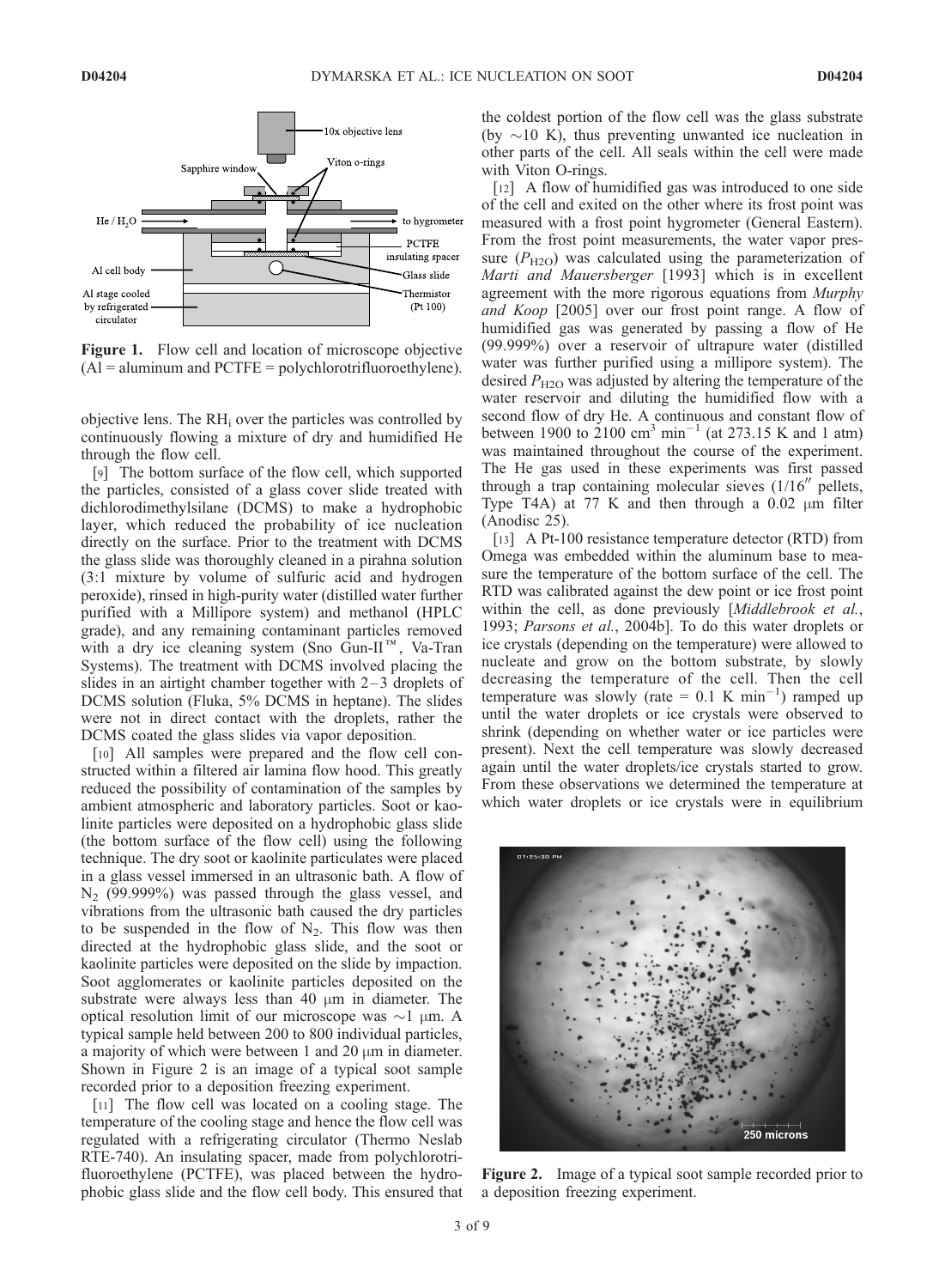

Figure 3. Typical experimental trajectories of RH<sub>i</sub>, where temperature was reduced at a rate of 0.1 K min<sup>-1</sup>, while the water partial pressure was constant. The trajectories were calculated using the saturation vapor pressure of water from Koop et al. [2000] and the saturation vapor pressure of ice from Marti and Mauersberger [1993].

with the gas-phase water vapor. At this point the temperature of the bottom surface of the cell was equal to the dew point or ice frost point of the vapor (again depending on whether water or ice particles were present), which was determined independently from the hygrometer measurements. (The hygrometer measurements gave the ice frost point, but this could be converted into a dew point using the saturation vapor pressure of water from *Koop et al.* [2000] and the saturation vapor pressure of ice from Marti and Mauersberger [1993].) The size of the water droplets or ice crystals was accurately determined from the digitally recorded images. By ramping the temperature of the cell up and down, the offset for the RTD was accurately determined for each experiment.

[14] The  $RH_i$  within the cell was calculated with the following equation:

$$
RH_i = \frac{P_{H2O}}{P_{ice}(T_{cell})}
$$
 (1)

where  $P_{\text{ice}}(T_{\text{cell}})$  is the saturation vapor pressure of ice at the temperature of the bottom surface of the flow cell.  $P_{\text{ice}}(T_{\text{cell}})$ was calculated using the parameterization of Marti and *Mauersberger* [1993], and  $P_{\text{H2O}}$  was calculated as discussed above.

[15] In most nucleation experiments, the  $RH_i$  was ramped from below 100% to water saturation by decreasing the temperature of the cell at 0.1 K min<sup>-1</sup>, and maintaining a constant  $P_{\text{H2O}}$  inside the cell. Typical experimental RH<sub>i</sub> trajectories are illustrated in Figure 3 for four different initial temperatures of 258 K, 253 K, 248 K, and 243 K. For the remainder of the document these experiments will be referred to as RHi ramp experiments. Images of the soot or clay particles were recorded digitally every 10 s or  $\sim$ 0.017 K, while simultaneously  $P_{\text{H2O}}$  and the cell temperature were recorded. From the images we determined the RH<sub>i</sub> at which water droplets or ice particles first formed in our experiments (i.e., the onset of water or ice nucleation).

[16] As mentioned above we also examined the ice nucleating properties of Lamp Black 101 after controlled exposes to  $O_3$ . Lamp Black 101 particles were deposited on a hydrophobic glass cover slide and exposed to  $O_3$  within a flow tube in which  $[O_3]$  was measured with a downstream chemical ionization mass spectrometer (CIMS). The flow tube and CIMS instrument have been described by *Knopf et* al. [2005]. In these experiments, the pressure of  $N_2$  in the flow tube was  $2-4$  Torr and  $O_3$  was generated by photolysis of  $O_2$  at 254 nm. The following ozone exposures  $(P_{O3}t)$ were used:  $1.6 \times 10^{-3}$ ,  $7.6 \times 10^{-3}$ ,  $13.0 \times 10^{-3}$ ,  $25.1 \times 10^{-3}$ ,  $35.6 \times 10^{-3}$ ,  $94.8 \times 10^{-3}$  atm s. This is equivalent to exposing the soot to 80 ppb of  $O_3$  at atmospheric pressure for 0.2, 1.1, 1.9, 3.6, 5.1, and 13.7 days respectively. An  $O_3$ concentration of 80 ppb at atmospheric pressure corresponds to relatively polluted conditions [Finlayson-Pitts] and Pitts, 2000].

[17] We also carried out nucleation experiments with long observation times and at constant  $RH_i$  in order to constrain, as much as possible, the heterogeneous nucleation rate coefficient of ice on soot in the deposition mode (see below for a further discussion). For the remainder of the document we will refer to these experiments as constant  $RH_i$  experiments. In these experiments we employed n-hexane soot  $(air/fuel ratio = 2.4)$ . As mentioned above, the International Steering Committee for Black Carbon Reference Materials has recommended using n-hexane in atmospheric studies. In the constant  $RH_i$  experiments, the temperature of the particles was held at  $\sim$ 248 K, while the relative humidity was held at  $124 \pm 4\%$  RH<sub>i</sub>, which is just below water saturation. The particles were held at these conditions for an extended period of time (approximately 8 hours) and were monitored to determine if ice nucleated during this long observation time.

#### 3. Results and Discussion

## 3.1. RH<sub>i</sub> Ramp Experiments

[18] As mentioned above,  $P_{\text{H2O}}$  was held constant while the temperature of the cell was reduced in order to increase the RHi within the flow cell. The temperature was decreased until either water droplets or ice particles were observed. The  $RH_i$  at which we observed either water droplets or ice particles are illustrated in Figure 4 for the blank hydrophobic glass slide as well as the different soot samples. The data points correspond to when we first observed either water or ice (in other words either the onset of water or ice formation). The error bars associated with the data points were calculated from the uncertainties of  $P_{\text{H2O}}$  and  $P_{\text{ice}}(T_{\text{cell}})$ , which resulted from the uncertainty in the dew point measurements and the calibration of temperature of the bottom surface of the flow cell. The dashed lines in Figure 4 represent water saturation (i.e., relative humidity with respect to water is 100%). The open symbols indicate that water droplets were first observed, and the solid symbols indicate that only ice particles were observed with no indication of the formation of water droplets prior to ice formation. From this information we make conclusions on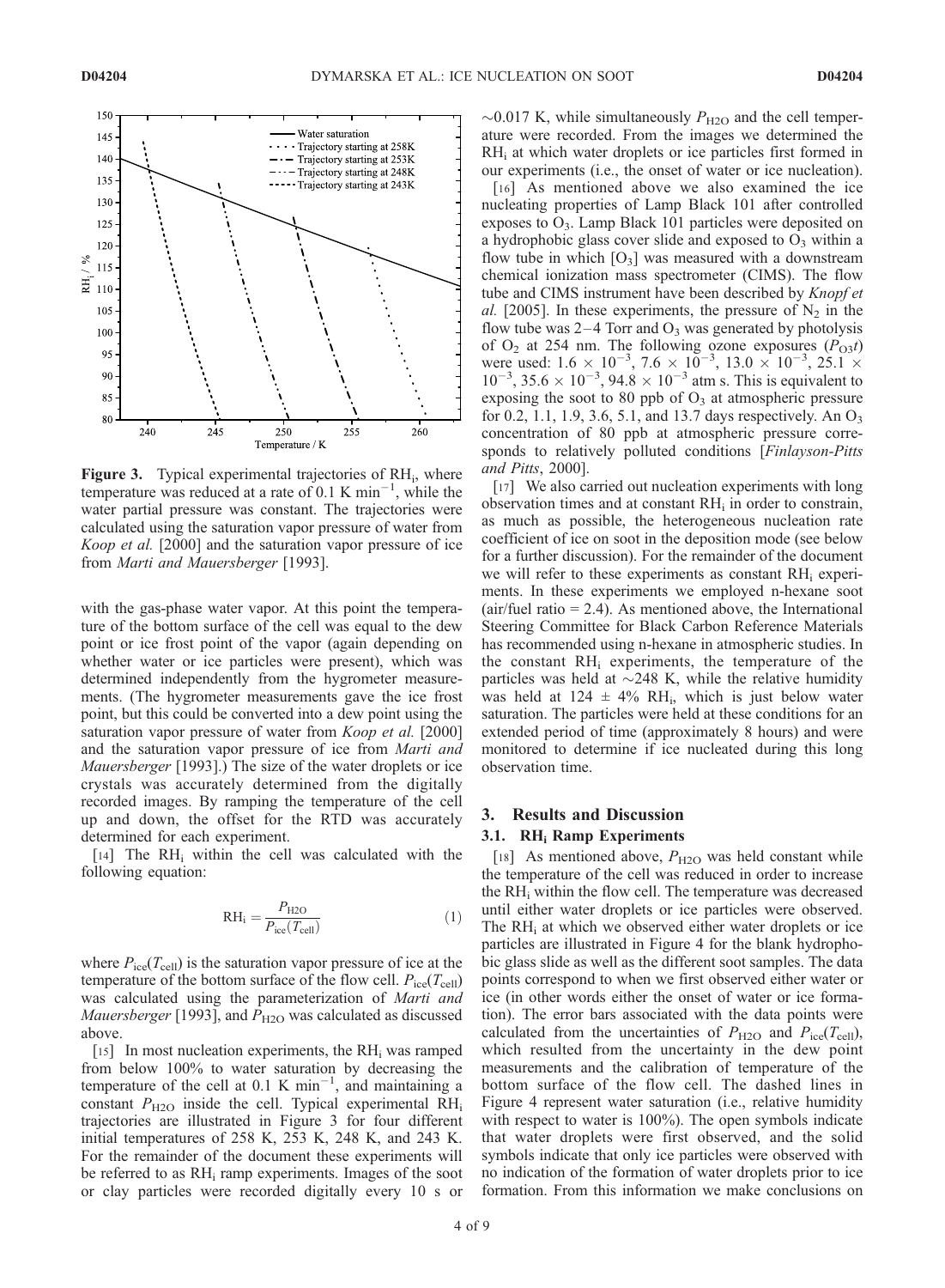

**Figure 4.** RH<sub>i</sub> at which liquid water droplets or ice particles were first observed as the RH<sub>i</sub> inside the cell was slowly increased. The open symbols indicate that water droplets were first observed, and the solid symbols indicate that only ice particles were observed with no indication of the formation of water droplets prior to ice formation. (a) Results from a control experiment, where no particles were deposited on the hydrophobic substrate.  $(b-f)$  Results from the six soot types listed in Table 1. The error bars associated with the data points were calculated from the uncertainties of  $P_{\text{H2O}}$  and  $P_{\text{ice}}(T_{\text{cell}})$ .

the ice nucleating ability of soot in the deposition mode below water saturation only (see below). In the experiments where water droplets were first observed (open symbols), ice nucleation would occasionally occur at a later time. This occurred with both the blank as well as with soot particles. However, we cannot determine from our results if the formation of ice after the formation of liquid droplets was due to the soot particles or the substrate. Hence we do not draw conclusions on the ice nucleation ability of soot in the condensation or immersion mode from these experiments. Also note that we do not draw conclusions on the CCN ability of soot from these experiments.

[19] The results in Figure 4 show that at 248 K and above, water droplets, rather than ice, always appeared first in our experiments. This occurred at water saturation, as expected. From this we can conclude that ice nucleation never occurred at temperatures above 248 K and below water saturation for our experimental conditions (observation time and soot particle concentrations). If ice nucleation did occur, ice particles would rapidly grow and prevent the formation of water droplets at water saturation by depleting the water vapor. As shown in Table 1, we investigated soots with a range of volatilities and carbon-to-oxygen ratios. Since we observed the same results for all the different soots investigated, below water saturation and above 248 K, our results suggest that the volatility and carbon-to-oxygen ratio does not significantly influence ice formation in this regime.

[20] At around 243 K, ice particles occasionally formed in our experiments with no indication of the formation of water droplets prior to ice formation (a total of three times).

However, in the few experiments where ice did form the  $RH<sub>i</sub>$  was close to water saturation when ice nucleation was observed, suggesting water nucleation may have occurred first followed by ice nucleation during the condensation process. In other words, for the few experiments where ice did form we cannot rule out condensation freezing. In fact, at between 243 and 258 K all the results (including when ice nucleated first) clustered around water saturation, suggesting water saturation is a prerequisite for both water and ice nucleation.

[21] For the experiments where water droplets first formed, we estimated an upper limit to the deposition nucleation rate coefficient of ice on soot particles, below water saturation. This rate coefficient provides a quantitative measure of the ice nucleating ability, which may be used in modeling studies of ice formation in the atmosphere. On the basis of Poisson statistics, if ice nucleation did not occur during the course of an experiment, an upper limit to the heterogeneous nucleation rate coefficient,  $J_{\text{het}}^{\text{up}}$  can be calculated with the following equation [Biermann et al., 1996; Koop et al., 1995, 1997]:

$$
J_{\text{het}}^{\text{up}} = \frac{1}{\tau A_s} \ln \left[ \frac{1}{1 - x} \right] \tag{2}
$$

where  $\tau$  is the observation time,  $A_s$  is the total surface area available for heterogeneous nucleation, and  $x$  is the confidence level (95% was used). In our RHi ramp experiments  $\tau$  was approximately 60 s and  $A_s$  ranged from  $1 \times 10^5$  to  $4 \times 10^5$   $\mu$ m<sup>2</sup>. To calculate  $A_s$  we assumed a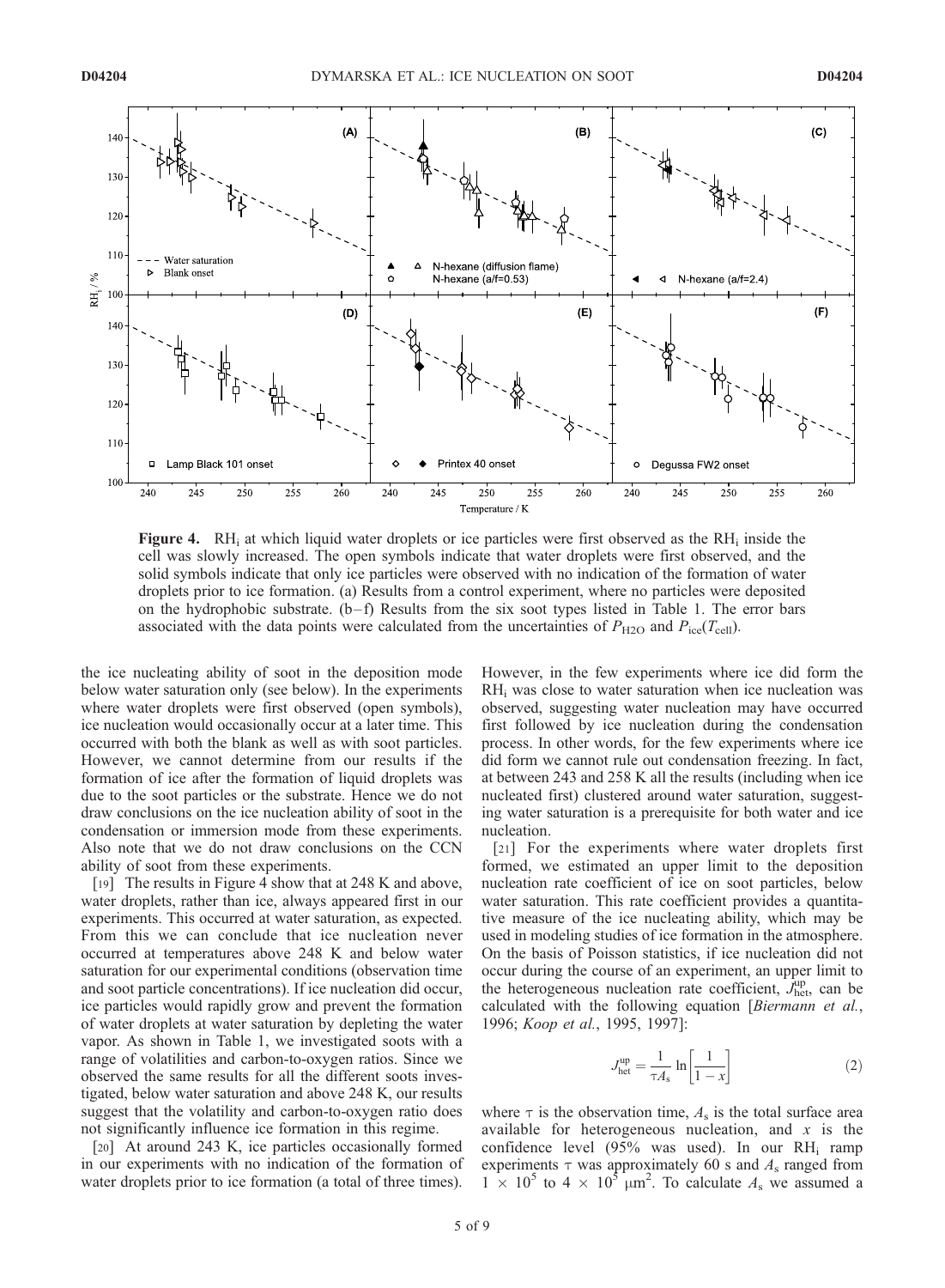

**Figure 5.** RH<sub>i</sub> at which water droplets were observed for Lamp Black 101 soot samples treated with a range of  $O_3$ exposures. In all experiments, water droplets were observed first (i.e., ice particles did not form unless water droplets first condensed). The exposure times indicated in the plot are equivalent atmospheric  $O_3$  exposures at an atmospheric  $O_3$  mixing ratio of 80 ppb (see text for details). The error bars associated with the data points were calculated from the uncertainties of  $P_{\text{H2O}}$  and  $P_{\text{ice}}(T_{\text{cell}})$ .

geometric surface area (=  $4\pi r^2$ , where r is the radius of the particles) for the soot particles. This is a conservative estimate as the surface area exposed to the gas phase is in most cases larger than the geometric surface area. On the basis of a surface area of  $1 \times 10^5 \,\mathrm{\upmu m}^2$ ,  $J_{\text{het}}^{\text{up}}$  was calculated to be 50  $\text{cm}^{-2} \text{ s}^{-1}$ .

## 3.2. Ice Nucleation of Soot Particles Oxidized by  $O_3$

[22] Lamp Black 101 was exposed to various amounts of ozone and then  $RH_i$  ramp experiments (constant ramp rate of  $0.1 \text{ K min}^{-1}$ ) were performed to test the ice nucleation properties of these soots. The results are shown in Figure 5. The open symbols indicate that water droplets were observed first in all experiments. Also, the results for Lamp Black 101 exposed to ozone are the same as the results from unexposed Lamp Black 101. In all cases water droplets were first observed indicating that ice did not nucleate below water saturation. Even after an  $O<sub>3</sub>$  exposure of  $9.5 \times 10^{-2}$  atm s, which is equivalent to an exposure of 80 ppb at atmospheric pressure (polluted conditions) for 13.7 days, the results were not significantly different from results of unexposed Lamp Black 101. Either  $O_3$  did not oxidize Lamp Black 101 significantly or the oxidation process did not change the IN ability significantly. Further research is needed to determine the extent of oxidation of Lamp Black 101 by  $O_3$ . Also more research is needed to determine if exposure to atmospherically relevant concentrations of ozone, as well as other atmospheric oxidants such as OH and  $NO<sub>3</sub>$  radicals, can modify the IN properties of other types of soot in the deposition mode as well as other modes of ice nucleation. These initial experiments

show that exposure to atmospherically relevant concentrations of ozone did not modify the IN ability of Lamp Black 101 in the deposition mode below water saturation.

#### 3.3. Comparison With Other Results

[23] As mentioned earlier there have been a few measurements of the ice nucleation ability of soot at temperatures above 238 K. In addition there have been a few studies at lower temperatures. *DeMott et al.* [1999] have investigated ice nucleation on Lamp Black 101 at temperatures ranging from 233 K to 213 K using a continuous flow diffusion chamber. In Figure 6, we compare these results with our data. At approximately 230 K, DeMott et al. observed ice nucleation only at water saturation. Hence, at warmer temperatures it is highly unlikely that they would observe ice nucleation below water saturation, which is consistent with our findings.

[24] *Möhler et al.* [2005a] investigated ice nucleation on spark generated soot at temperatures less than 240 K using a low-temperature aerosol and cloud chamber (AIDA). At temperatures between 235 K and 240 K, ice nucleation only occurred on uncoated soot particles after approaching water saturation. The authors commented that ice seems to form immediately in this temperature range after liquid activation of the soot particles either by condensation freezing or homogeneous freezing of the growing liquid water layer. This finding is consistent with our studies. More recently, Möhler et al. [2005b] used the AIDA chamber to investigate ice nucleation at low temperatures on soot produced from combustion of propane with various elemental carbon to



Figure 6. A comparison of our results for Lamp Black 101 (open squares) with those of *DeMott et al.* [1999] (solid triangles). Our data points correspond to the conditions at which water droplets were observed using soot particles ranging in size from 1 to 40  $\mu$ m in diameter. In these experiments, water droplets were always observed first. If ice did form it was only after the appearance of water droplets. The results from DeMott et al. correspond to the onset for which 1% of Lamp Black soot particles (a number mean diameter of 240 nm) nucleated ice.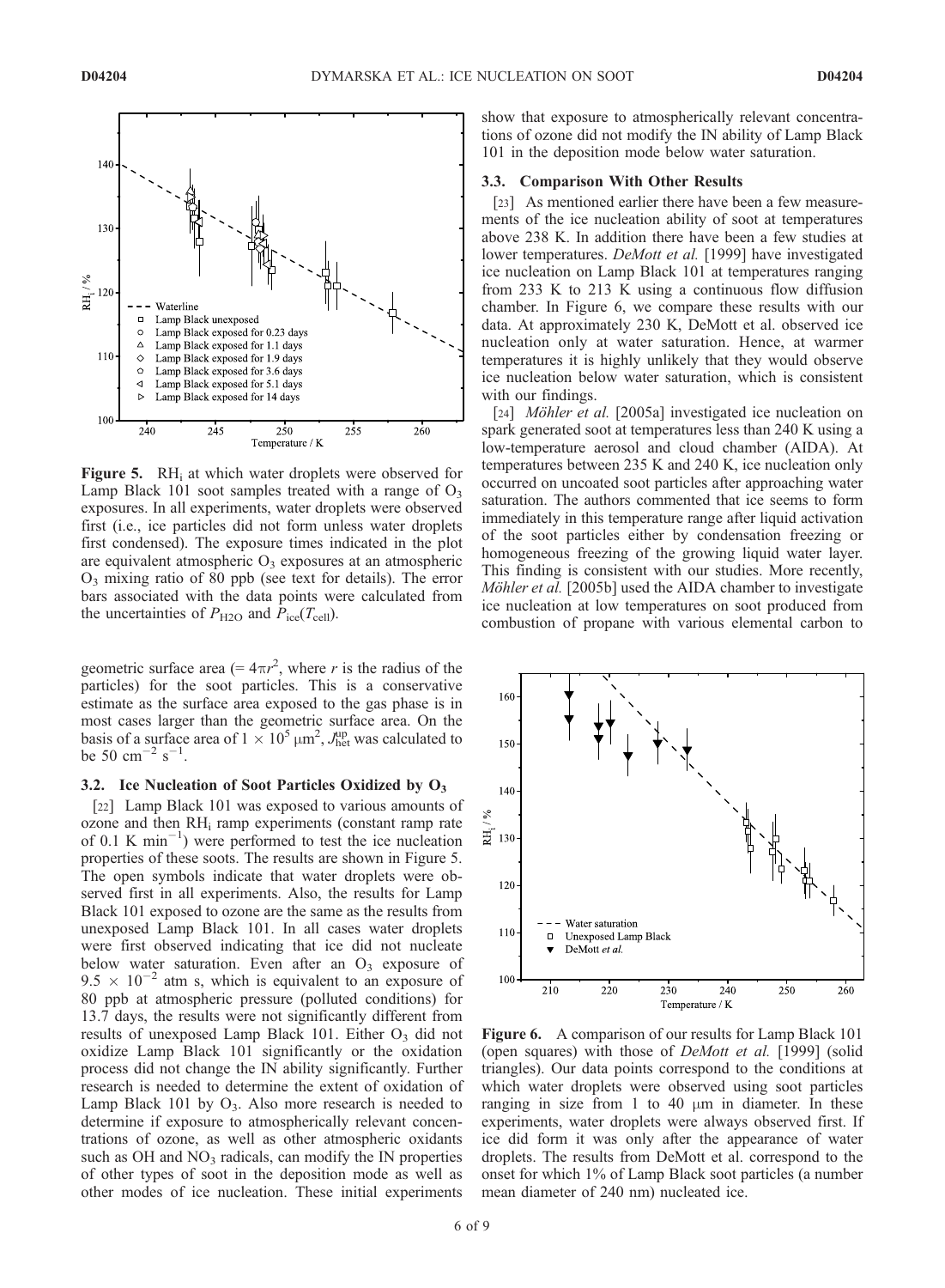

**Figure 7.** RH<sub>i</sub> at which water droplets or ice particles were observed for soot and kaolinite experiments. The open symbols indicate that water droplets were first observed, and the solid symbols indicate that only ice particles were observed with no indication of the formation of water droplets prior ice formation. The error bars associated with the data points were calculated from the uncertainties of  $P_{\text{H2O}}$  and  $P_{\text{ice}}(T_{\text{cell}})$ .

organic carbon ratios. If these results are extrapolated to warmer temperatures they are also consistent with our findings.

[25] *DeMott* [1990] investigated ice nucleation on soot produced by combustion of acetylene at temperatures between 253 K and 233 K using an expansion cloud chamber. Because of the experimental design and experimental conditions, mainly condensation and immersion freezing were investigated. DeMott commented that there was some evidence of ice formation by deposition, but ice certainly did not precede cloud droplet formation by much. One of the conclusions from this study was that immersion freezing is an efficient ice nucleation process after water has condensed on soot particles.

[26] *Diehl and Mitra* [1998] investigated ice nucleation on soot produced by the combustion of kerosene. Combined deposition and condensation freezing (deposition/condensation freezing) were studied in a single experiment using a soap film method. Ice nucleation occurred in these experiments at temperatures as high as 253 K. In these experiments, the relative humidity was not measured, so a direct comparison with our results is difficult. All the deposition/ condensation experiments may have been carried out slightly above water saturation and condensation freezing may have dominated. The authors also studied immersion freezing and contact freezing, and they found that keroseneburner exhaust particles are effective ice nuclei in these freezing modes.

[27] Finally, Gorbunov et al. [2001] investigated soot produced by the combustion of benzene and toluene, as well as soot produced by thermal decomposition of benzene using a cloud chamber at temperatures ranging from 253 to

268 K. All experiments were carried out close to liquid water saturation: saturation with respect to liquid water was equal to  $1.02 \pm 0.02$ . It was found that the fraction of aerosol particles forming ice crystals was influenced by the concentration of surface chemical groups that can form hydrogen bonds with water molecules. A large difference in the ice-forming activity (3 orders of magnitude in the fraction of soot particles forming ice crystals) was observed for soot aerosols obtained with different generators. Soot particles produced by combustion of benzene and toluene were very potent ice nuclei, whereas soot produced by thermal decomposition of benzene were poor ice nuclei. They concluded that highly oxidized soot particles are extremely efficient ice nuclei. The difference between our results and the results from Gorbunov et al. may be due to a difference in experimental conditions: our research focuses on ice nucleation below water saturation and the work presented by Gorbunov et al. was carried out at or slightly above water saturation. Alternatively, the soot particles studied by Gorbunov et al. were more effective IN than the soot studied in our experiments.

[28] Combining all the previous results and those from our studies, it appears at temperatures above 243 K and below water saturation, ice nucleation on many types of soot particles are not efficient [DeMott, 1990; DeMott et al., 1999; Möhler et al., 2005a, 2005b]. In contrast, once the  $RH<sub>i</sub>$  is above liquid water saturation, water can condense on soot particles, and then most types of soot may be important ice nuclei in the condensation or immersion mode [DeMott, 1990; DeMott et al., 1999; Diehl and Mitra, 1998; Gorbunov et al., 2001; Möhler et al., 2005a, 2005b].

#### 3.4. Ice Nucleation on Kaolinite

[29] As mentioned in the introduction, for comparison purposes we also investigated the ice nucleating ability of kaolinite particles. Kaolinite particles are believed to be a significant component of dust particles in the atmosphere [Glaccum and Prospero, 1980; Pye, 1987]. The results from this study are shown in Figure 7, along with all the results from soot experiments conducted in this study. In the kaolinite experiments we used a similar density of particles and particle sizes compared to our soot experiments, although the surface area available for nucleation is likely significantly higher in the soot experiments because of the large specific surface area of soot. Nevertheless, the RHi values required for ice nucleation on kaolinite were significantly less than the RHi values required for ice nucleation on soot particles. The results for kaolinite are generally consistent with previous measurements [Bailey and Hallett, 2002; Roberts and Hallett, 1968]. In a future publication we will focus on the IN ability of mineral dust particles including kaolinite.

# 3.5. Constant RHi Experiments

[30] In the constant RH<sub>i</sub> experiments, n-hexane soot particulates (air/fuel = 2.4) were held at 248 K and within 5% RH<sub>i</sub> of water saturation (124  $\pm$  4% RH<sub>i</sub>) for approximately 8 hours. In this experiment the surface area of soot exposed to the vapor was  $1.1 \times 10^5 \mu m^2$ . Even during this long observation time at humidities close to water saturation, no ice was observed. From this we calculated an upper limit to the heterogeneous nucleation rate coefficient using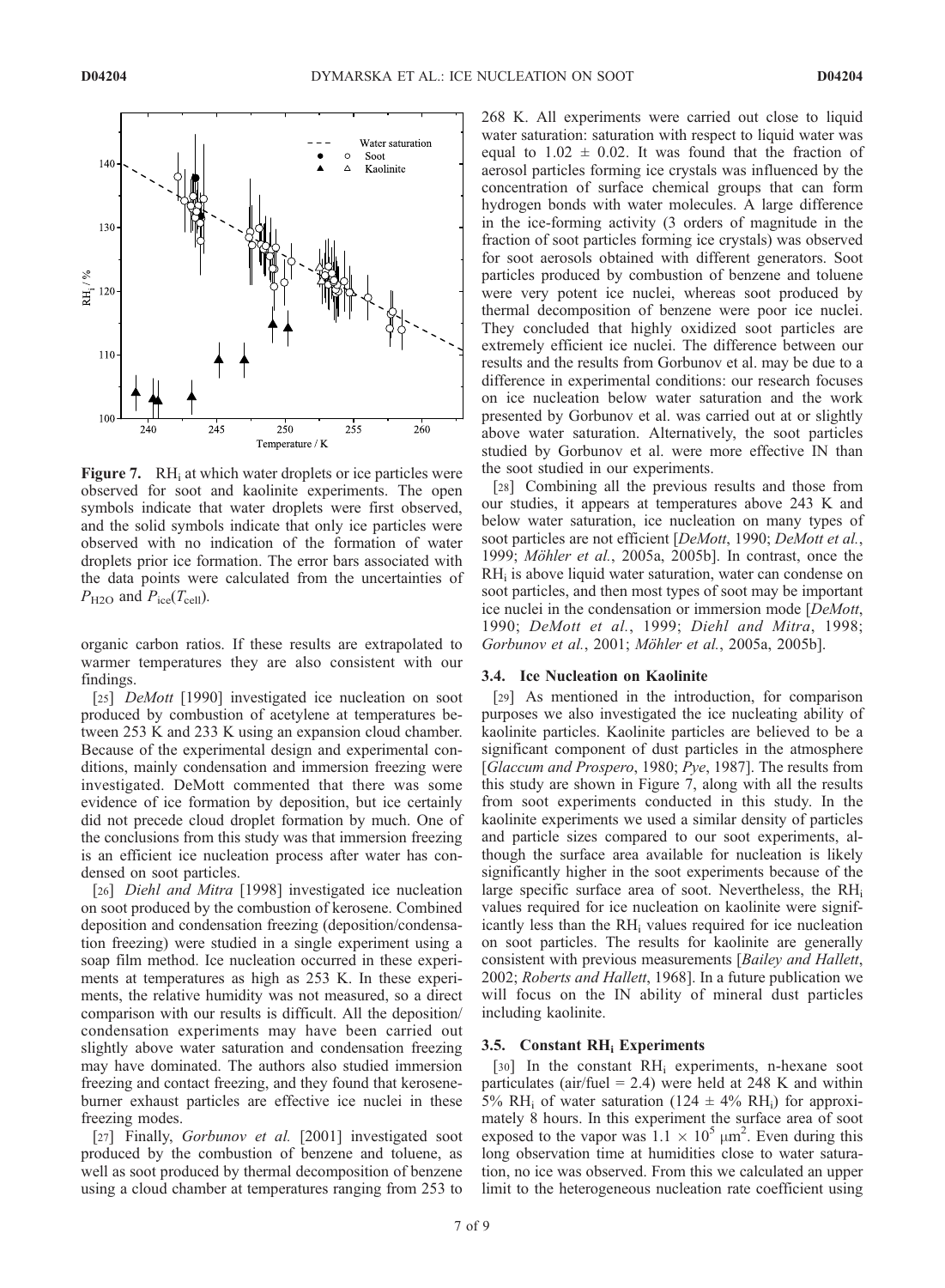equation (2). In this case the upper limit to  $J_{\text{het}}^{\text{up}}$  was calculated to be 0.1  $\text{cm}^{-2}$  s<sup>-1</sup>. The upper limit is much smaller than the upper limit calculated from the  $RH_i$  ramp experiments, of  $50^{\circ}$  cm<sup>-2</sup> s<sup>-1</sup>, since the observation time was much longer (8 hours compared with 1 min). This allows us to provide a better constraint on the rate coefficient of ice nucleation in the deposition mode.

[31] From  $J_{\text{het}}^{\text{up}}$  calculated above we estimated the maximum number of ice particles that can be produced in the atmosphere at 248 K and at  $RH_i = 124\%$ . The purpose is to place the magnitude of  $J_{\text{het}}^{\text{up}}$  determined experimentally into context. The following equation can be used to estimate the maximum number of ice particles that can be produced during a specified time period [Pruppacher and Klett, 1997],

$$
n_{\rm ice} = n_{\rm spot} \left[ 1 - \exp\left(-J_{\text{het}}^{\text{up}} A_p \tau\right) \right] \tag{3}
$$

where  $n_{\text{ice}}$  is the number density of ice particles produced (particles  $L^{-1}$ ),  $n_{\text{soot}}$  is the number density of soot  $(L^{-1})$ ,  $A_p$ is the surface area of a single soot particle (cm<sup>2</sup>), and  $\tau$  is the total time (seconds). For ice nucleation in the atmosphere we assumed  $\tau$  was approximately 60 min,  $n_{\text{soot}}$  was  $1.5 \times 10^5$  L<sup>-1</sup>, and  $A_p$  was  $1.3 \times 10^{-9}$  cm<sup>2</sup>. A value of 1.5  $\times$  $10^5$  L<sup>-1</sup> for  $n_{\text{soot}}$  was calculated by assuming a soot radius of 0.1  $\mu$ m, a soot density of 2 g cm<sup>-3</sup>, a geometric surface area for soot, and an elemental carbon mass concentrations in the atmosphere of approximately  $1.3 \times 10^{-6}$  g m<sup>-3</sup> (which corresponds to urban-influenced rural areas [Seinfeld and *Pandis*, 1998; *Shah et al.*, 1986]). A value of  $1.\overline{3} \times 10^{-9}$  cm<sup>2</sup> for  $A_p$  was calculated on the basis of a geometric surface area and a soot radius of  $0.1 \mu m$ . With these assumptions, a maximum number density of ice of 0.07  $L^{-1}$  was obtained from equation (3). On the basis of field observations, Meyers et al. [1992] have developed empirical relationships between the number concentration of ice nuclei and ice supersaturation. This parameterization, which accounts for the combined effects of deposition nucleation and condensation freezing, predicts at 124% RHi, the number of ice nuclei in the atmosphere is approximately  $12 \mathrm{L}^{-1}$ . Ice nucleation on soot particles below water saturation (with properties similar to the soot studied in our experiments and  $n_{\text{soot}} = 1.5 \times 10^5 \text{ L}^{-1}$ ) can only account for at most 0.6% of the ice nuclei density predicted by the Meyers et al. parameterization at 124% RHi and 248 K.

## 4. Summary and Conclusions

[32] The ice nucleating properties of soot particles have been investigated in the deposition mode below water saturation. At 248 K and above, water droplets always nucleated first. From this we conclude that at these temperatures ice nucleation does not occur below water saturation under our experimental conditions. In the experiments where water droplets were first observed ice nucleation would occasionally occur at a later time. This occurred with both the blank as well as with soot particles. Hence we cannot determine from our results if the formation of ice after the formation of liquid droplets was due to the soot particles or the substrate. Below 248 K, ice occasionally formed in our experiments with no indication of the formation of water droplets prior to ice formation. However, even at these temperatures the  $RH_i$  was close to water saturation when ice nucleation was observed.

[33] The results of ice nucleation on Lamp Black 101 exposed to ozone were similar to the results from unexposed Lamp Black 101. Even after an O<sub>3</sub> exposure of  $9.5 \times 10^{-2}$ atm s, which is equivalent to an exposure of 80 ppb at atmospheric pressure for 13.7 days, the results were not significantly different from results of unexposed Lamp Black 101.

[34] Combining all the previous results and our studies, it appears that below water saturation at temperatures above 243 K, ice nucleation on many types of soot particles is not efficient [DeMott, 1990; DeMott et al., 1999; Möhler et al., 2005a, 2005b]. In contrast, once the  $RH_i$  is above liquid water saturation, water can condense on soot particles, and then most types of soot may be important ice nuclei in the condensation or immersion mode [DeMott, 1990; DeMott et al., 1999; Diehl and Mitra, 1998; Gorbunov et al., 2001; Möhler et al., 2005a, 2005b].

[35] For comparison purposes we also investigated the IN ability of kaolinite particles. The results show that the ice nucleating ability of kaolinite in the deposition mode was superior to soot particles.

[36] We also carried out experiments with a constant  $RH_i$ and long observation times (8 hours) on n-hexane soot (air/ fuel  $= 2.4$ ). Even after a long observation time at close to water saturation, no ice was observed. From these measurements we calculated an upper limit to the heterogeneous nucleation rate coefficient of 0.1 cm<sup>-2</sup> s<sup>-1</sup> for a temperature of 248K and RH<sub>i</sub> = 124  $\pm$  4%. On the basis of this upper limit, if the number of soot particles in the atmosphere is  $1.5 \times 10^5$  L<sup>-1</sup>, then the number of ice particles produced below water saturation (and at these conditions) is at most 0.07 particles  $L^{-1}$ . In contrast, the parameterization by Meyers et al. [1992], which accounts for the combined effects of deposition nucleation and condensation freezing, predicts the number of ice nuclei in the atmosphere is approximately  $12 \text{ L}^{-1}$  at 124% RH<sub>i</sub>. Hence we conclude that deposition nucleation of ice on soot particles cannot account for a significant proportion of the ice nuclei found in the Earth's troposphere above 243 K and below water saturation.

[37] Acknowledgments. The authors thank Dan Cziczo, Paul DeMott, and Boris Gorbonov for several helpful discussions regarding ice nucleation on soot. The authors also thank Dwight Smith for helpful discussions on the properties of soot as well as for providing us samples of n-hexane soot. This work was funded by the Canadian Foundation for Climate and Atmospheric Sciences (CFCAS), the Natural Science and Engineering Research Council of Canada (NSERC), and the Canada Foundation for Innovation (CFI).

#### References

- Akhter, M. S., A. R. Chughtai, and D. M. Smith (1985), The structure of hexane soot-I - spectroscopic studies, Appl. Spectrosc., 39(1), 143-153.
- Bailey, M., and J. Hallett (2002), Nucleation effects on the habit of vapour grown ice crystals from  $-18$  to  $-42^{\circ}\text{C}$ , Q. J. R. Meteorol. Soc., 128, 1461 – 1483.
- Biermann, U. M., T. Presper, T. Koop, J. Mössinger, P. J. Crutzen, and T. Peter (1996), The unsuitability of meteoritic and other nuclei for polar stratospheric cloud freezing, Geophys. Res. Lett., 23(13), 1693-1696.
- Choi, W., and M. T. Leu (1998), Nitric acid uptake and decomposition on black carbon (soot) surfaces: Its implications for the upper troposphere and lower stratosphere, *J. Phys. Chem. A*, 102(39), 7618-7630.
- Chughtai, A. R., J. M. Kim, and D. M. Smith (2002), The effect of air/fuel ratio on properties and reactivity of combustion soots, J. Atmos. Chem.,  $43(1), 21-43.$